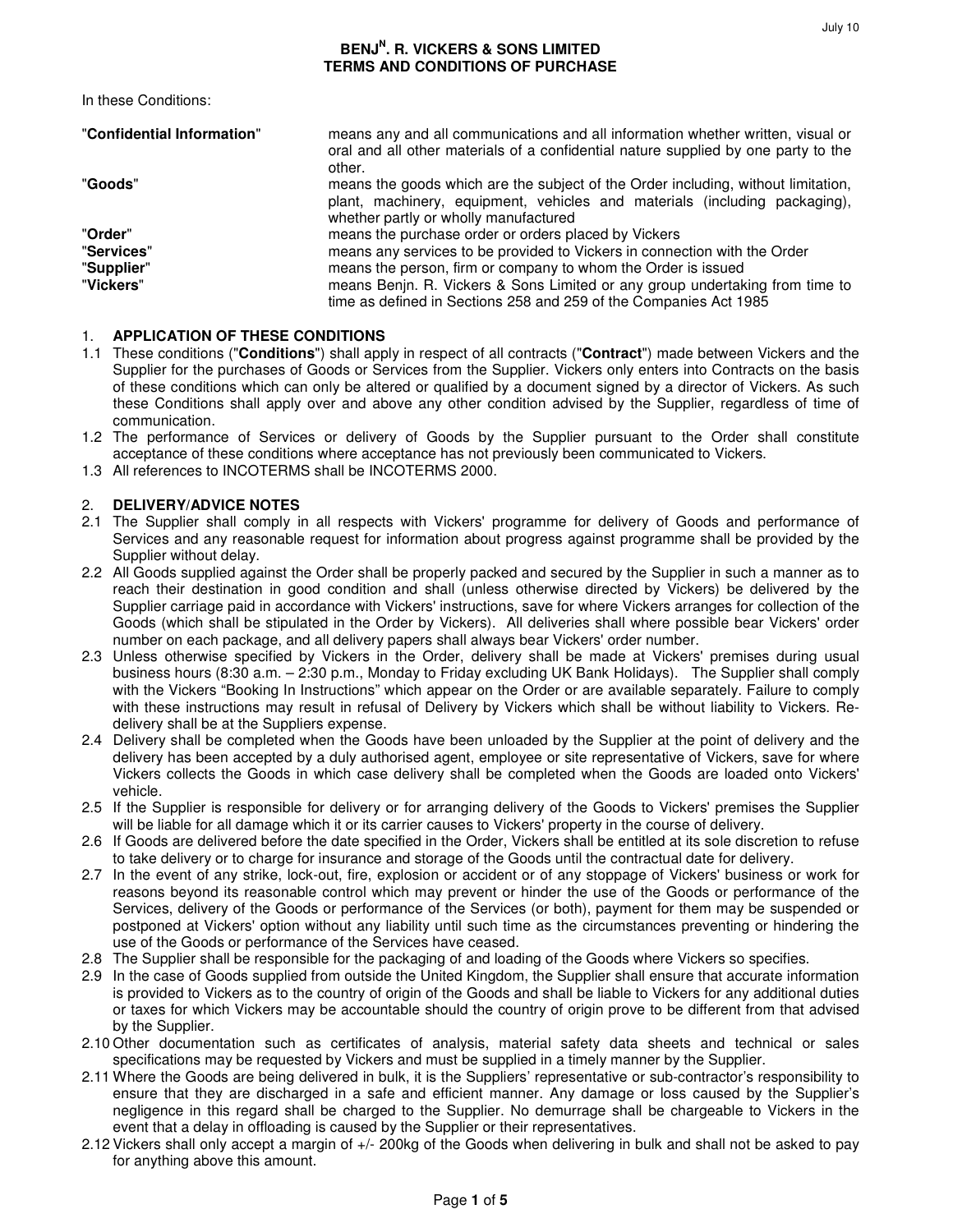### 3. **TIME**

- 3.1 Where time is specified such provision shall be of the essence of the Contract. Failure by the Supplier to adhere to any provision as to time contained in the Order shall entitle Vickers at its option to treat the Contract as repudiated in whole or in part. Vickers shall be entitled to exercise its option at any time notwithstanding that it has acquiesced in any delay unless a written extension of time has been given to the Supplier by a senior person of Vickers employ and the time of any extension has not elapsed.
- 3.2 Failure by Vickers to exercise its option under Condition 3.1 in respect of any part of an Order shall not be deemed to constitute a waiver with respect to any subsequent part of that Order.
- 3.3 Unless an extension of time has been agreed by Vickers in accordance with Condition 3.1, the Supplier's failure to effect delivery on the date or dates specified shall entitle Vickers to purchase substitute Goods and to hold the Supplier accountable for all loss or additional costs (or both) incurred as a result.

# 4. **PRICE AND PAYMENT**

- 4.1 Unless otherwise agreed by Vickers in writing:-
	- 4.1.1 all prices are fixed inclusive of delivery, and are not subject to escalation, but are exclusive of VAT (if applicable) and any other applicable duties and taxes;
	- 4.1.2 invoices shall not be rendered by the Supplier until completion of delivery of all of the Goods and performance of all of the Services which are the subject of the Order;
	- 4.1.3 all invoices will be payable in pounds sterling;
	- 4.1.4 prices will be fixed for the duration of the Contract and cannot be changed by the Supplier after acceptance of an Order; and
	- 4.1.5 payment shall be due within 60 days following the month of receipt of the invoice or delivery, whichever is the later.
- 4.2 Vickers specifically reserves the right to set-off, withhold or deduct from any monies due or to become due to the Supplier any monies due to Vickers from the Supplier.
- 4.3 Vickers shall not be liable for any Orders or amendments to Orders other than those issued or confirmed by Vickers in writing.
- 4.4 Vickers shall not be responsible for the payment of any charges for Goods supplied or Services performed in excess of the Goods or Services required by the Order or any variation of it unless authorised in writing.
- 4.5 No payment of or on account of the Contract price shall constitute any admission by Vickers as to proper performance by the Supplier of its obligations.
- 4.6 No payment will be made for containers, crates or packing materials of any description except by special arrangement in writing.
- 4.7 Inattention to the following details may mean delay in payment but no prompt payment discount shall be forfeited by Vickers due to the failure of the Supplier:-
	- 4.7.1 to send on the day of despatch for each consignment such advice(s) of despatch and invoice(s) as may be indicated on the Order; or
	- 4.7.2 to send a monthly (or such other regular period as agreed between the Parties) statement of account quoting the invoice numbers applicable to each item caused by it; or
	- 4.7.3 to comply with Condition 5.2; or
	- 4.7.4 to mark clearly where possible the date of manufacture, best before date, supplier log or batch number or article number, on each consignment or package provided.

# 5. **PACKAGING**

- 5.1 Vickers shall only be responsible for returning cases or other durable packaging to the Supplier if such responsibility is accepted by Vickers in the Order. Return of any packaging will be at the Supplier's cost.
- 5.2 The Supplier shall mark clearly where possible Vickers' order number on each consignment package, pallet, packing notes, advice notes, invoices, statements provided in accordance with Condition 4.7.2 and all other correspondence relating to them, not withstanding that Vickers' order number should always be displayed on all delivery papers.
- 5.3 The Supplier shall mark clearly where possible the date of manufacture, best before date, supplier log or batch number or article number, on each consignment or package provided.
- 5.4 The Supplier will comply with Vickers' reasonable requirements in relation to the packaging and packing of the Goods. Notwithstanding this, all packaging shall be fit for purpose.

# 6. **COLLECTION NOTES**

- 6.1 The Supplier shall notify Vickers when the Goods are available for collection by Vickers.
- 6.2 The Supplier shall provide Vickers with a duly signed collection note ("**Collection Note**") in a form agreed by Vickers, acknowledging that Vickers has collected the Goods.
- 6.3 If Vickers arranges for collection of the Goods and the Goods are not packaged satisfactorily or the Goods are unfit in any way for collection, the Supplier, if requested to do so by Vickers, shall be responsible for the costs of ensuring that the Good are made fit for collection.
- 6.4 The Supplier shall arrange for the Goods to be loaded onto Vickers' vehicle.

# 7. **RISK AND TITLE**

7.1 Unless otherwise stated on the Order, risk in the Goods purchased shall pass to Vickers upon completion of delivery as specified in Condition 2.3 and title to the Goods or any part of the Goods shall pass upon the earlier of delivery or the time of any payment being made for them. The Supplier shall be responsible for transport and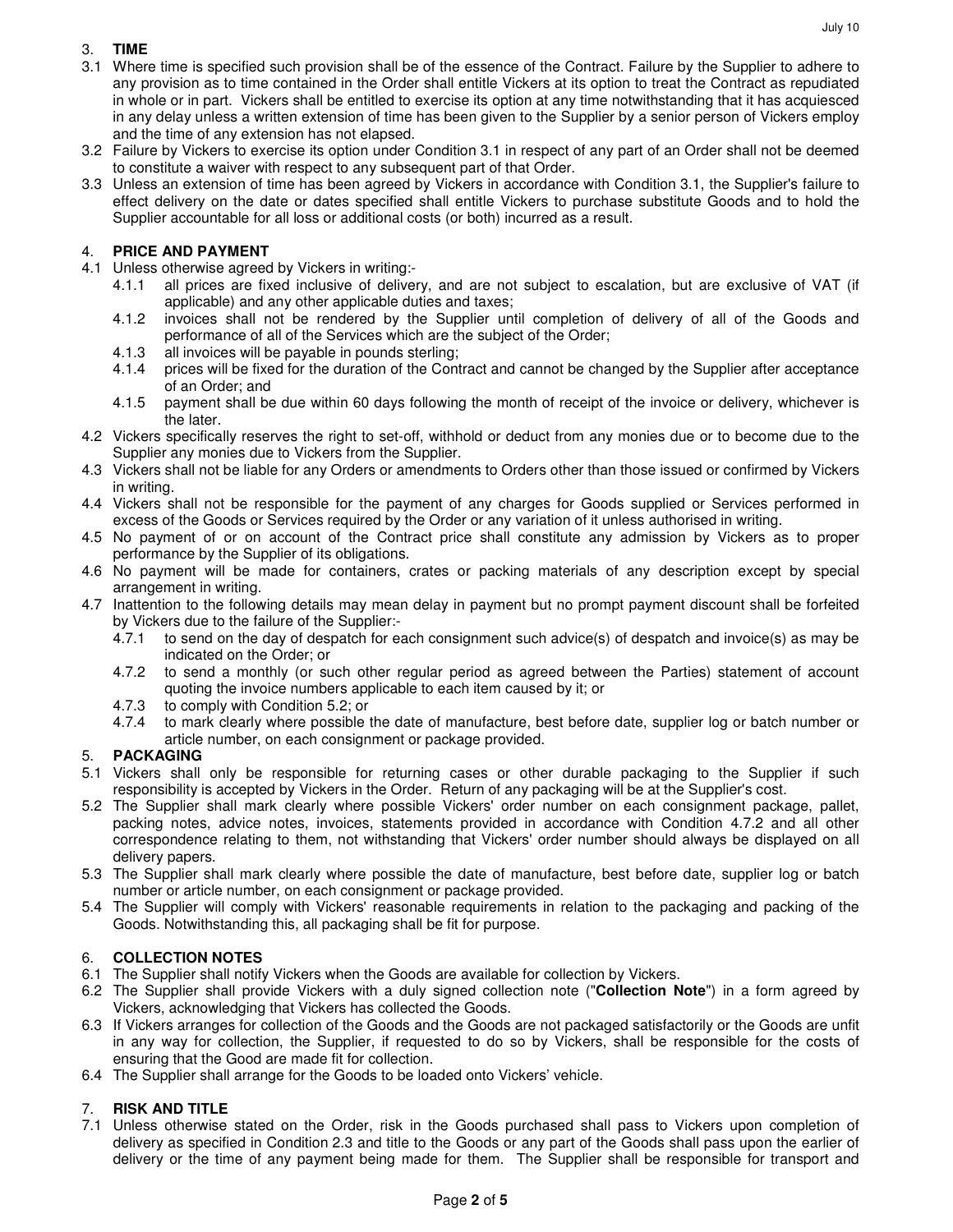# 8. **QUALITY AND GUARANTEE**

delivery.

- 8.1 Any inspector or representative authorised by Vickers shall be entitled to inspect the Goods or, as the case may be, any Services being performed at any reasonable time either at the Supplier's works or at the works of any subcontractor and to require all defects or deficiencies to be made good and alterations made in the event of any failure in the opinion of Vickers to comply with the terms of the Order, provided nevertheless that such inspection or right to inspect shall not of itself constitute acceptance or approval of all or any part of the Goods.
- 8.2 Goods shall be of satisfactory quality, fit for purpose and shall be supplied strictly in accordance with the quantities, specifications, standards and stipulations contained in or annexed to the Order and, unless otherwise agreed in writing, shall conform to all relevant UK and EC standards, specifications and conditions and all work and Services performed by the Supplier shall be in accordance with best practice and pass such inspection as may be required by Vickers, its customers or their agents or any government department concerned.
- 8.3 Any Goods supplied under the Contract will (unless agreed otherwise) include all relevant documentation, certification and commissioning to enable Vickers to use the Goods for Vickers' intended purpose.
- 8.4 Any Services performed by the Supplier under the Contract will include any employee instruction, manuals, explanations or certifications necessary to enable Vickers to use and/or benefit from the Services in accordance with Vickers' intended purposes.
- 8.5 The Supplier shall not make any change to the specification for the Goods nor change any raw material or production methods used in the production of the Goods without the prior written consent of Vickers.
- 8.6 The Supplier warrants that any Services will be performed by appropriately trained and qualified personnel.
- 8.7 Nothing contained in these conditions shall in any way detract from the Supplier's obligations under common law or statute or any express warranty or condition contained in the Order.
- 8.8 Notwithstanding that:-
	- 8.8.1 Vickers has accepted all or part of the Goods; or
	- 8.8.2 where the Contract is for the sale of specific goods, the title in the Goods has passed to Vickers; the breach by the Supplier of any express or implied condition to be fulfilled by it may (subject to Condition 8.10) be treated as a ground for rejecting the Goods and treating the Contract as repudiated.
	- 8.9 Vickers shall be entitled to require the Supplier to perform the obligations contained in Condition 8.10 or, at its option, reject the Goods and treat the Contract as repudiated at any time prior to the expiration of the following periods:-
	- 8.9.1 where the defect is apparent on a visual inspection, one month after delivery to Vickers; or
	- 8.9.2 in any other case one month after Vickers has discovered the defect in question.
- 8.10 Without prejudice to Vickers' right to treat the Contract as repudiated, where Vickers notifies the Supplier of any defective or damaged or contaminated Goods (whether due to defective design, materials or workmanship or otherwise) or faulty workmanship in the provision of the Services, the Supplier shall be responsible for making good with all possible speed the defective or damaged Goods or faulty workmanship (fair wear and tear excepted) and the Supplier shall indemnify Vickers for any expenses Vickers incurs arising as a result of the defective or damaged or contaminated Goods.

# 9. **HEALTH AND SAFETY**

- 9.1 The Supplier warrants that in the supply of the Goods and/or Services and the provision of information relating to them it will comply with the duties imposed on it by the Health and Safety at Work etc. Act 1974 or any amendment thereto or re-enactment thereof and of all other statutory provisions, bye-laws, rules and regulations so far as they are applicable to the Goods and/or Services and that it will perform the Contract such that no liability is incurred by Vickers under such statutory provisions, bye-laws, rules and regulations; and
- 9.2 Notwithstanding Condition 9.1, if during the performance of the Services and/or supply of Goods the Supplier has need to enter Vickers' premises then the Supplier and the Supplier's employees, agents and/or subcontractors will comply with Vickers' requirements including (but not limited to) in relation to security, health and safety and times and areas of access.

# 10. **INDEMNITY**

- 10.1 The Supplier agrees to indemnify Vickers against:-
	- 10.1.1 all losses, costs, damages, expenses and claims including product recalls (and implementation thereof) caused to and made against Vickers which would not have been caused or made had the Supplier fulfilled its express or implied obligations under this Contract;
	- 10.1.2 all claims arising out of errors and omissions in packaging supplied by the Supplier; and
	- 10.1.3 all claims made against Vickers arising out of the acts, omissions or negligence of the Supplier, its employees, agents or its sub-contractors.

# 11. **CONFIDENTIALITY**

- 11.1 Each party shall at all times keep all Confidential Information supplied by the other party confidential and will not disclose any such information to any third party other than in the proper performance of its obligations under this Contract. Each party agrees that this obligation shall continue in force without limit in point of time.
- 11.2 The restriction imposed by Clause 11.1 shall not apply to the disclosure of any Confidential Information:
	- 11.2.1 to such extent as is necessary for the purposes contemplated by these Conditions and with the other party's prior consent; or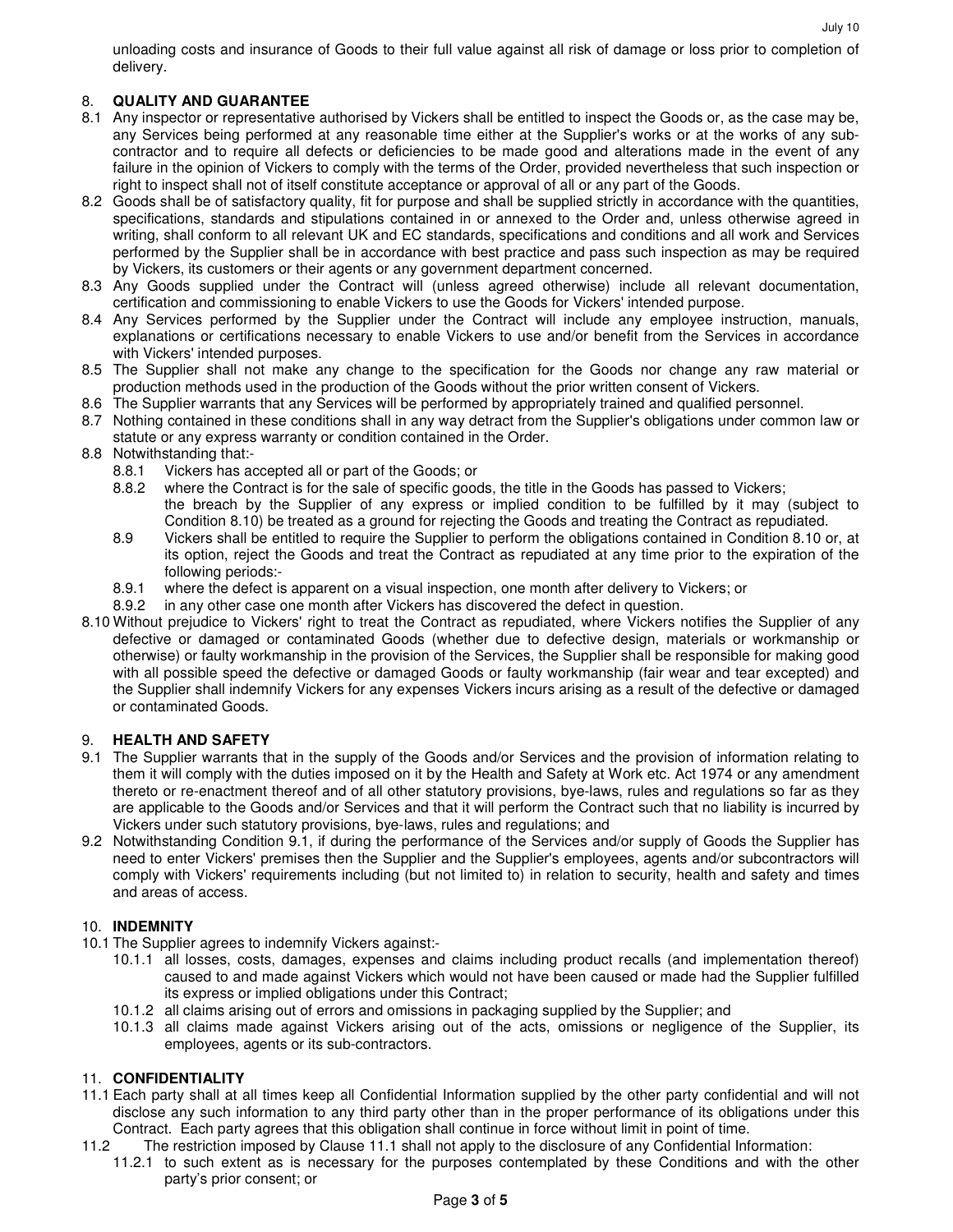- 11.2.3 where it is public knowledge at the date of disclosure or can be shown by the disclosing party to have been known prior to such disclosure, provided that such disclosure does not constitute a breach of these Conditions.
- 11.3 If the Seller and the Buyer have entered into a separate Confidentiality Agreement, in the event of a conflict between the terms of such Confidentiality Agreement and the terms of this Clause 11, the terms of the Confidentiality Agreement shall prevail.

### 12. **INTELLECTUAL PROPERTY RIGHTS**

- 12.1 The Supplier acknowledges and agrees that all patents, copyright, moral rights, business and trade names, trademarks (registered or unregistered), design rights (registered or unregistered), know-how and any and all other intellectual property rights in the plans, design drawings, computer programs, compilations of data, specifications and any documentation supplied by Vickers to the Supplier together with any enhancements or improvements are retained by Vickers. The Supplier shall have no rights in respect of any intellectual property rights belonging to Vickers nor any goodwill associated therein.
	- 12.2 The Supplier warrants that the use by Vickers of any Goods and/or Services will not infringe the intellectual property rights of any third party.
	- 12.3 Any intellectual property rights in any Goods and/or Services created or delivered specifically for Vickers will be owned by Vickers.
	- 12.4 Subject to Condition 12.5 below, the Supplier shall transfer to Vickers with full title guarantee the ownership of any rights necessary for Vickers to use and enjoy the Goods and/or Services.
	- 12.5 Where the Supplier is prohibited from complying with Condition 12.4 due to the existence of third party rights the Supplier shall procure for the benefit of Vickers a (non-exclusive, assignable, royalty free) licence of any rights necessary for Vickers to use and enjoy the Goods and/or Services.

### 13. **MARKING OF GOODS AND PUBLICITY**

13.1 No publicity of any kind may be undertaken by the supplier in respect to the Order or the Goods and Services supplied to Vickers without the express written permission of a director of Vickers.

### 14. **SUBCONTRACTING**

- 14.1 The Supplier may not assign or sub-contract any of its obligations under the Contract without the prior written consent of Vickers.
- 14.2 The Supplier shall be responsible for the acts and/or omissions of any sub-contractors used to provide the Goods and/or Services as if they were themselves responsible for such acts and/or omissions.

### 15. **INSURANCE**

15.1 The Supplier will hold sufficient insurance to cover their potential liabilities under any Contract with Vickers and the Supplier will make such policies of insurance available to Vickers on request.

### 16. **TERMINATION**

- 16.1 Without prejudice to any other rights or remedies to which it may be entitled, Vickers may terminate the Order and/or any contracts with the Supplier forthwith and without liability in the event that:-
	- 16.1.1 the Supplier applies to the court for an interim order under the Insolvency Act 1986 or (being an individual or partnership) makes a proposal for an individual voluntary arrangement under that legislation; or
	- 16.1.2 the Supplier (being a company):
		- (a) goes into company or voluntary liquidation or passes a resolution for voluntary winding up or its directors convene a meeting of shareholders for that purpose; or
		- (b) has an administrative receiver or receiver appointed over all or any part of its assets or undertaking; or
		- (c) distress or execution being levied against any of the Buyer's assets or if a judgment against the Buyer remains unsatisfied for more than seven (7) days; or
		- (d) has any action, step, legal proceedings or other procedure taken in respect of it by its directors, shareholders, bankers, creditors or any person seeking to appoint a liquidator or an administrator or takes any such act or step itself; or
		- (e) has proposed in respect of it a company voluntary arrangement pursuant to the Insolvency Act 1986; or
		- (f) ceases or threatens to cease to carry on business; or
		- (g) if the Supplier in the reasonable opinion of Vickers is unable to pay its creditors as and when its debt fall due or is otherwise insolvent as defined in the Insolvency Act 1986; or
	- 16.1.3 the Supplier is in material breach of its obligations under the Contract.

### 17. **VALUE ADDED TAX**

 If the Supplier is registered for value added tax, the Supplier shall issue a proper tax invoice in accordance with the relevant legislation before Vickers shall be required to make payment for Goods or Services supplied.

# 18. **CONSUMER PROTECTION ACT 1987 (THE "ACT")**

18.1 The Supplier warrants that all Goods supplied to Vickers together with all necessary instructions, information and warnings supplied with them will be designed, manufactured and produced in such a manner as to ensure that under no circumstances could the Goods be held to be defective pursuant to Part 1 of the Act.